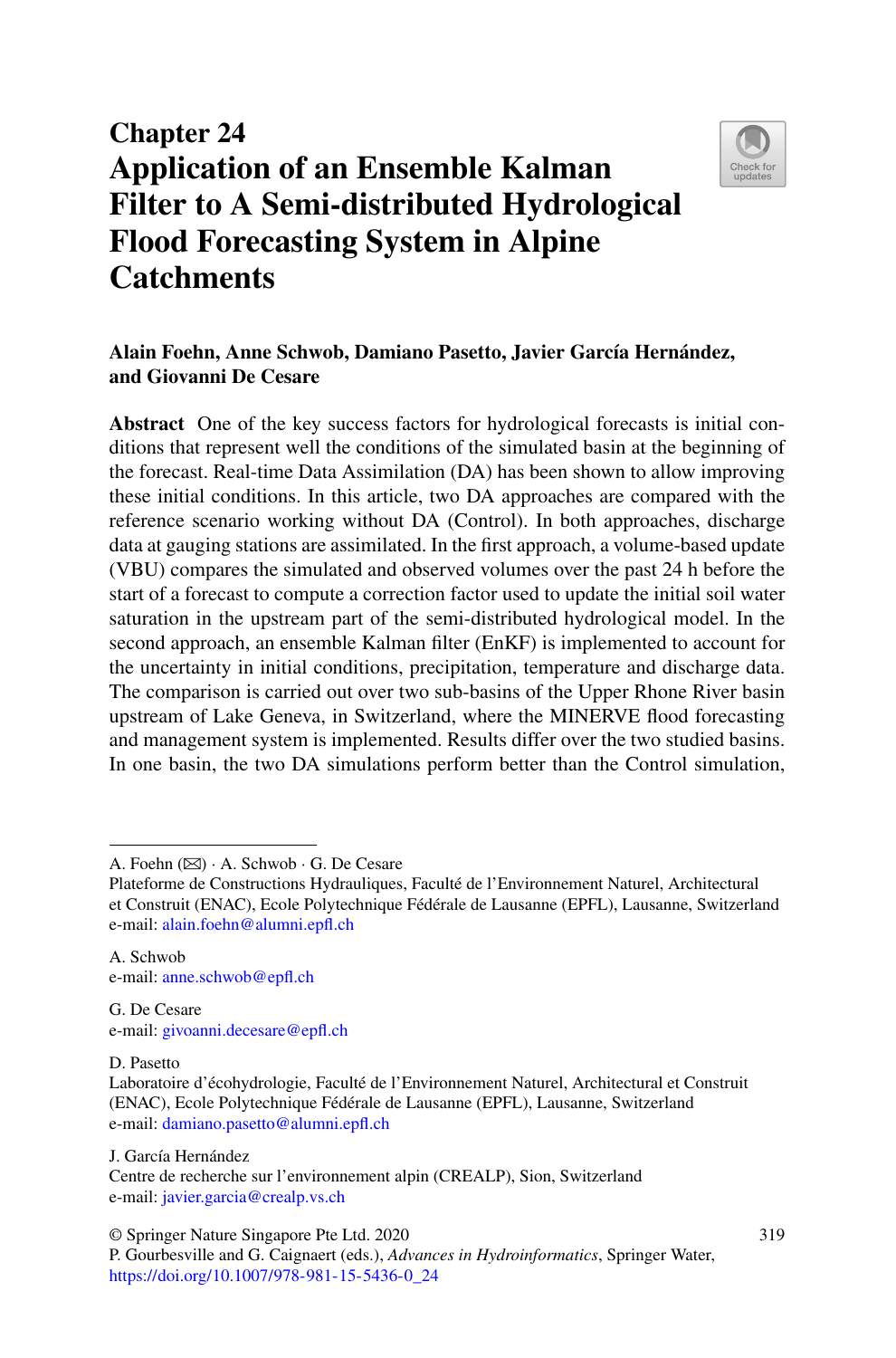with the EnKF simulation providing the best forecasting performance. In the second basin, where the Control simulation performs best, possible challenges with hydropower-based discharges are highlighted.

**Keywords** Data assimilation · Hydrological modelling · Data uncertainty · Data perturbation

# **24.1 Introduction**

Severe flooding events in recent decades have increased the need for reliable forecasting systems in Alpine catchments. Following the major flood of October 2000 in the Canton of Valais (Switzerland), an operational forecasting system (MINERVE) has been set up in 2013 and provides a tool for decision-making tasks [\[6,](#page-15-0) [7,](#page-15-1) [9\]](#page-15-2).

Despite efforts on the calibration of the model, hydrological forecasts are subject to a number of uncertainties [\[13\]](#page-15-3). First, meteorological inputs suffer from uncertainties both on the measurements and the meteorological forecast. This is true for the precipitation, but also for the temperature that can be difficult to estimate accurately in alpine catchments. Second, the model represents a simplification of the real system which implies errors in the simulated discharges. Third, the discharge measurements also suffer from uncertainties. All these uncertainties must be considered when analyzing the performances of a hydrological forecasting system.

Data assimilation (DA) techniques are mathematical tools developed to correct the model results using available system observations and taking into account explicitly the different sources of uncertainty. One of the first developed techniques was the Kalman filter (KF) [\[10\]](#page-15-4), largely used for linear models. To allow working with non-linear models, alternative methods have been developed. One of these variants is the ensemble Kalman filter (EnKF), a Monte Carlo approach of the KF, performing an ensemble of model runs [\[4\]](#page-15-5). Weerts et al. [\[14\]](#page-15-6) compared the EnKF with Particle filtering (another DA approach) and showed that EnKF was more robust and outperformed the two other analyzed filters. In the following study, an implementation of the EnKF with updating of state variables is explored using the SOCONT and GSM semi-distributed conceptual models. The performance gain is evaluated over two flood events concerning two different rivers located within the Upper Rhone River basin in Switzerland.

### **24.2 Materials and Methods**

## *24.2.1 Watersheds and Data*

The analysis concerns the streamflow simulation at the outlet of the Aigle and Reckingen sub-catchments of the Upper Rhone River basin. In each sub-catchment,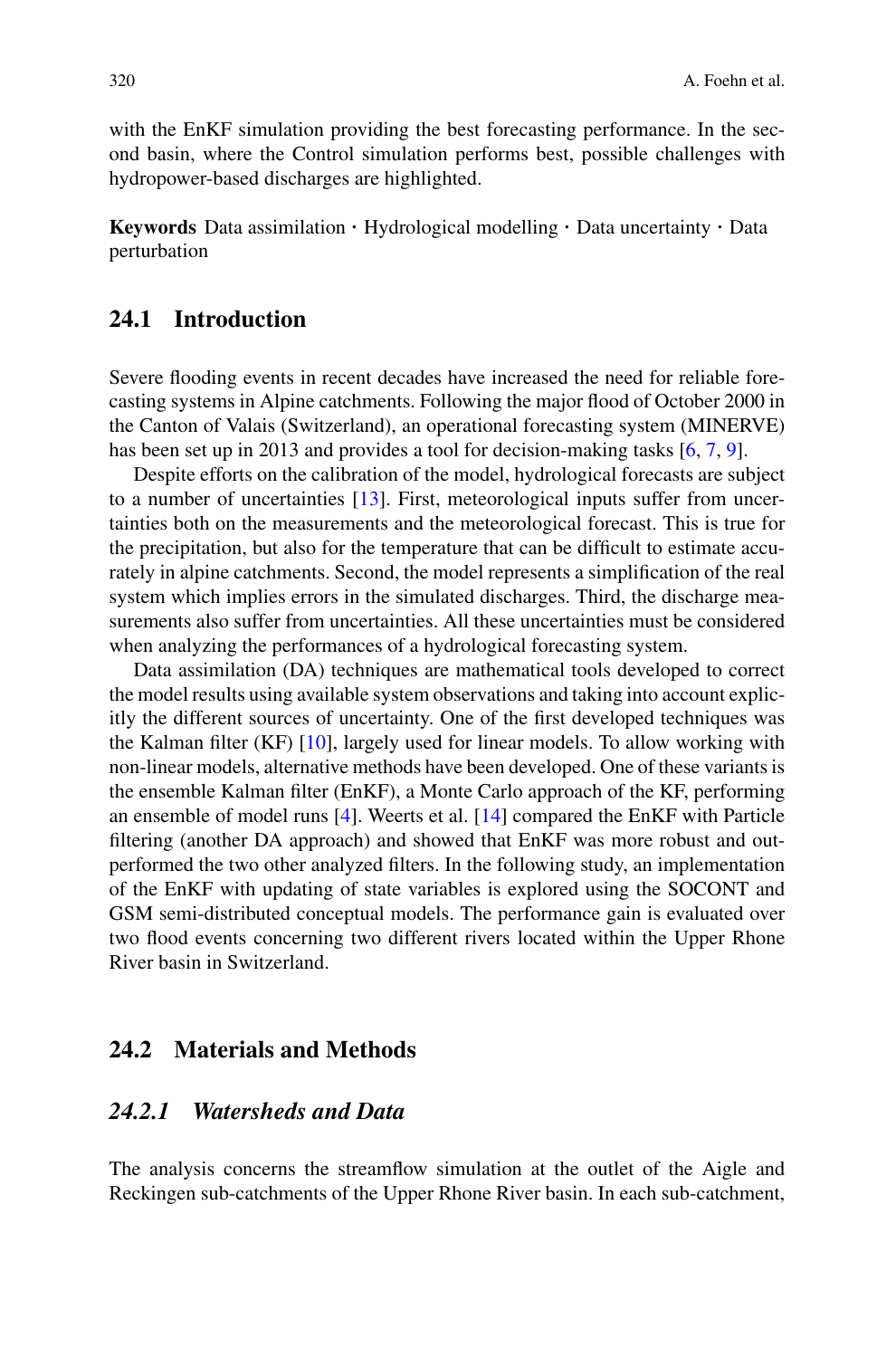a period of high flow is analyzed over which weather radar data is available. The evaluated high flow periods occurred in 2012 in Reckingen and in 2015 in Aigle. Corresponding characteristics of the sub-catchments are given in Table [24.1.](#page-2-0)

Both rivers are equipped with a small run-of-river hydropower plant. The one in the Rhone (Reckingen basin) has an equipped discharge of 5.7  $\text{m}^3$ /s (yearly average discharge in 2012: 10.6  $\text{m}^3$ /s). The equipped discharge over the Grande-Eau was 2.5 m<sup>3</sup>/s until 2015 and is 6.5 m<sup>3</sup>/s since April 2016 (yearly average discharge in 2015:  $4.02 \text{ m}^3/\text{s}$ ). In addition, the Grande-Eau catchment receives water diverted from the Lac d'Arnon, a reservoir located in a nearby catchment with a capacity of 11 million  $m<sup>3</sup>$ . When the natural discharge in the Grande-Eau River is below the installed capacity of the two successive run-of-river hydropower plants, the water from the Lac d'Arnon is turbined at a third more upstream hydropower plant with a capacity of 1.75 m<sup>3</sup>/s. The operating data of the scheme were not available for the present study.

Precipitation data are taken from a spatial product of precipitation following the regression co-kriging approach presented in [\[5\]](#page-15-7), in which radar data are combined with two networks of ground station data into a  $1 \times 1$  km gridded data with a one hour temporal resolution. Temperature data are interpolated from the values observed at the meteorological stations with a constant vertical lapse rate of  $-5.5 \text{ °C}/1000 \text{ m}$ .

In order to evaluate the performance of the data assimilation method, observed data of precipitation and temperature are used for both the assimilation and forecast simulations; i.e. no forecast data are considered in the present analysis. This is mainly due to the limited temporal coverage of historical weather forecast data. Furthermore, working with observed values can be seen as introducing less uncertainty as weather forecasts. Nevertheless, it must be mentioned that the Aigle and Reckingen basins are neither well covered by the SwissMetNet automatic monitoring network of the Swiss Federal Office of Meteorology and Climatology (MeteoSwisss) nor by the Swiss weather radar network, due to the complex topography of the Upper Rhone River basin. Therefore, the radar data are locally subject to possible underestimations.

To account for these underestimations, the spatial product of precipitation was multiplied by a correction factor over both basins. For Reckingen, a factor of 1.6 has been applied. This value is probably too low according to the difference between simulated and observed flow, but higher values were not investigated in this study. For the Grande-Eau, spatially varying values between 1.15 and 1.4 were considered.

| Station   | River      | Area<br>[km <sup>2</sup> ] | Catchment<br>mean<br>elevation [m<br>$a.s.l.$ ] | Glaciation<br>[%] | Hourly<br>peak<br>flow<br>$\left[\text{m}^3/\text{s}\right]$ | Return<br>period of<br>the<br>studied<br>event<br>[years] |
|-----------|------------|----------------------------|-------------------------------------------------|-------------------|--------------------------------------------------------------|-----------------------------------------------------------|
| Reckingen | Rhone      | 214                        | 2305                                            | 11.8              | 154.8                                                        | 36                                                        |
| Aigle     | Grande-Eau | 132                        | 1562                                            | 0.8               | 60.1                                                         | 10                                                        |

<span id="page-2-0"></span>**Table 24.1** Main characteristics of the catchments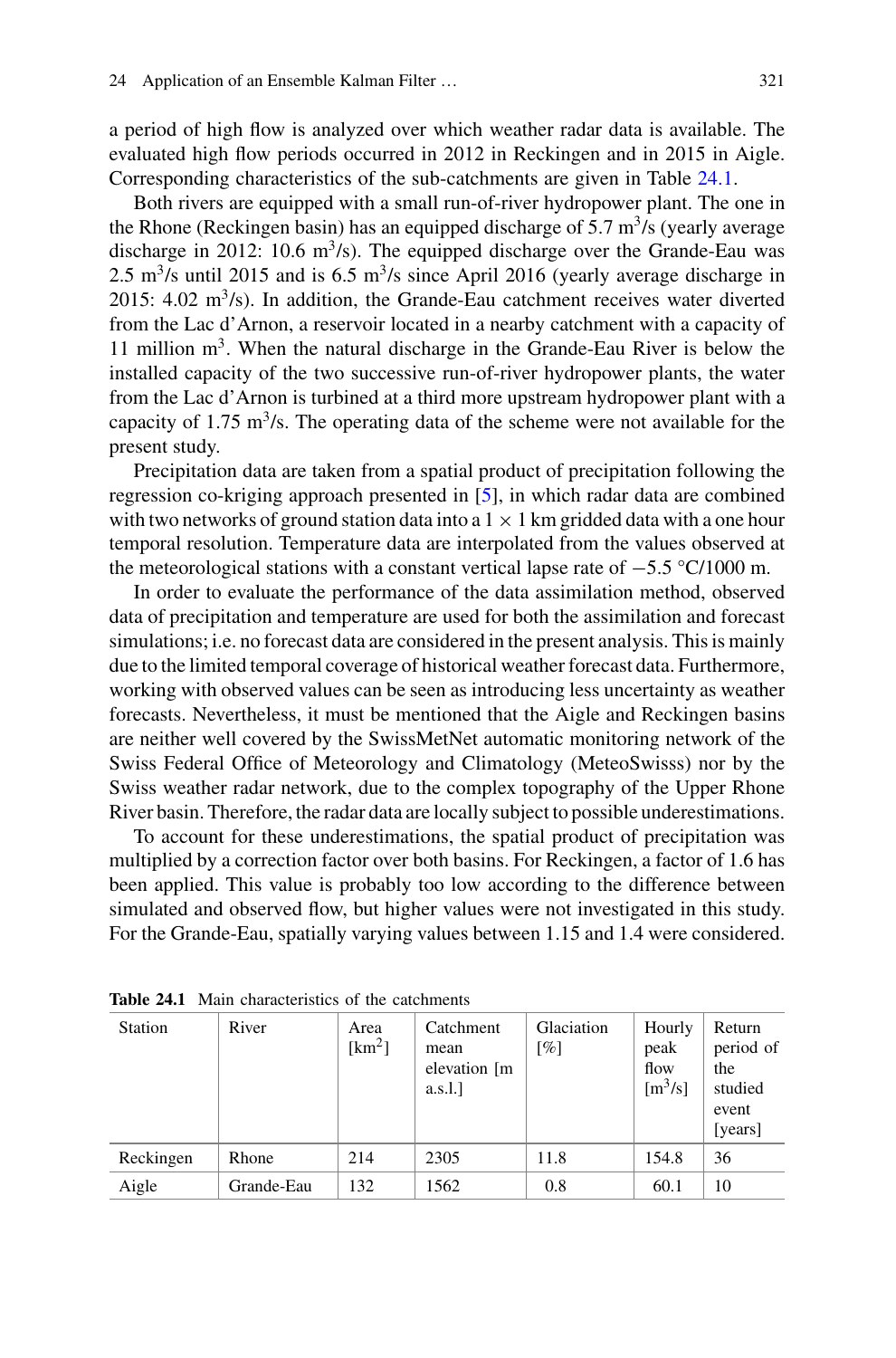Variations in the factor are justified by the varying visibility of the weather radar data over the basin, with the Wildhorn peak (3250 m a.s.l.) considerably reducing the visibility over the basin of the closest weather radar (at Pointe de la Plaine Morte), located at only 2926 m a.s.l.

# *24.2.2 GSM-SOCONT Model*

Simulations are performed with the rainfall-runoff semi-distributed conceptual GSM-SOCONT (Glacier and SnowMelt—Soil CONTribution) model [\[8,](#page-15-8) [12\]](#page-15-9), illustrated in Fig. [24.1.](#page-3-0) The main parameters of the model are given in Table [24.2.](#page-3-1)



<span id="page-3-0"></span>**Fig. 24.1** Schematic of the SOCONT (left) and GSM (right) rainfall-runoff models [\[8\]](#page-15-8)

| Parameters   | Units           | Model SOCONT                                  |  |
|--------------|-----------------|-----------------------------------------------|--|
| Asn          | mm/d/°C         | Reference degree-day snowmelt coefficient     |  |
| $HGR3_{Max}$ | m               | Maximum height of infiltration reservoir      |  |
| KGR3         | 1/s             | Release coefficient of infiltration reservoir |  |
| Kr           | $\rm m^{1/3}/s$ | Strickler coefficient of surface runoff       |  |
| Variable     | Units           | Model GSM                                     |  |
| Asn          | mm/d/°C         | Reference degree-day snowmelt coefficient     |  |
| Agl          | mm/d/°C         | Reference degree-day glacier melt coefficient |  |
| Ksn          | 1/d             | Release coefficient of snow melt reservoir    |  |
| Kgl          | 1/d             | Release coefficient of glacier melt reservoir |  |

<span id="page-3-1"></span>**Table 24.2** Main parameters of models SOCONT and GSM models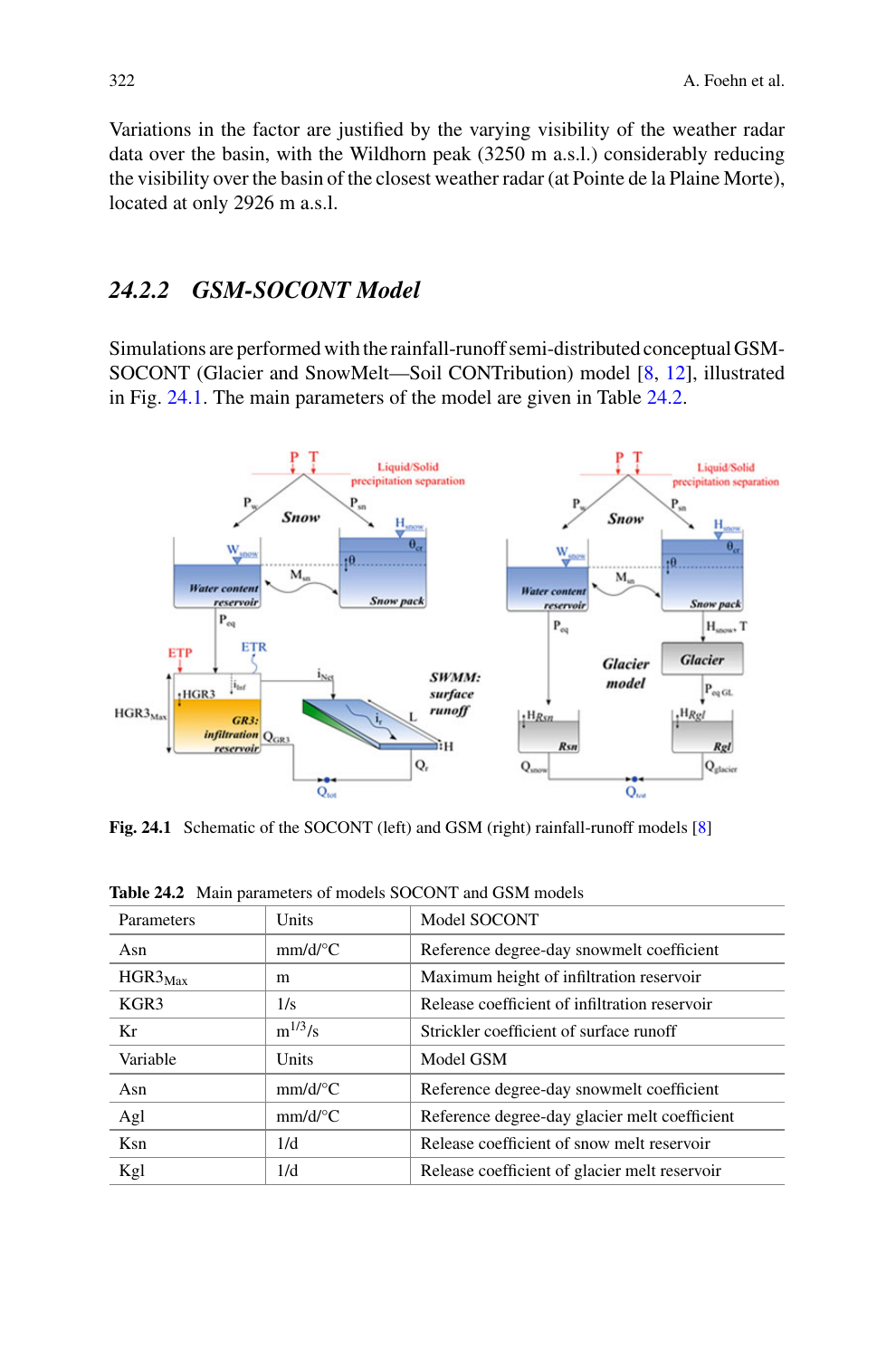For the semi-distributed model, the studied catchment is divided into elevation bands with an elevation range not exceeding 500 m. This allows accounting for the vertical evolution of temperature. The GSM model is used for glacial elevation bands and the SOCONT model for non-glacial elevation bands. For both models, the snowmelt rate is controlled by the snowmelt coefficient. For the GSM model, when the surface is free of snow, glacial melt is considered based on the glacier melt coefficient and the temperature. For the SOCONT model, the generated discharge at the outlet of the basin is controlled by the absorption capacity of the soil, the release coefficient of the infiltration reservoir as well as the roughness of the surface runoff surface. The model has been calibrated using the same spatial products of precipitation and temperature used for the assimilation.

#### *24.2.3 Data Assimilation Techniques*

Two DA techniques are explored in this work to improve the values of the system state variables at the beginning of each forecast. The first method is based only on a volume comparison between simulated and observed discharges over the past 24 h. This method has been used operationally for three years in the MINERVE system. The second method consists in an ensemble Kalman filter, where an ensemble of possible model trajectories is corrected by assimilating the current available discharge observation.

The objective of the data assimilation is reducing the discrepancy between the simulated state variables and the actual state of the system to improve the forecast performance of the model. To achieve this, the state variables of the model are updated using the available discharge observations.

In the SOCONT model, the state variables for which initial conditions need to be updated are the water level in the soil reservoir (HGR3), the surface runoff water level (Hr) and the Snow water equivalent (SWE) which are evaluated at each spatial node of the model. Furthermore, the snow water equivalent (SWE) as well as the water level in the glacial melt reservoir and the snow melt reservoir from the GSM model could be updated but this was not explored in the study. In the following,  $x<sub>t</sub>$  indicates the system state vector of dimension *nstate*  $= 3 \times$  *nnodes*, which elements are the SOCONT state variables HGR3, Hr and SWE in all modeled nodes. The temporal evolution of the state vector obtained with GSM-SOCONT is formally represented by the following dynamical model:

<span id="page-4-0"></span>
$$
\boldsymbol{x}_{t+1} = \mathbf{f}(\boldsymbol{x}_t, \boldsymbol{u}_t, \boldsymbol{w}_t) \tag{24.1}
$$

where the function f is the set of equations linking the state of the system from time *t* to  $t + 1$ ,  $\mathbf{u}_t^i$  represents the vector of model inputs (here, spatial maps of temperature and precipitation) and  $w_t$  is the possible occurrence of system noise (not directly considered in this analysis).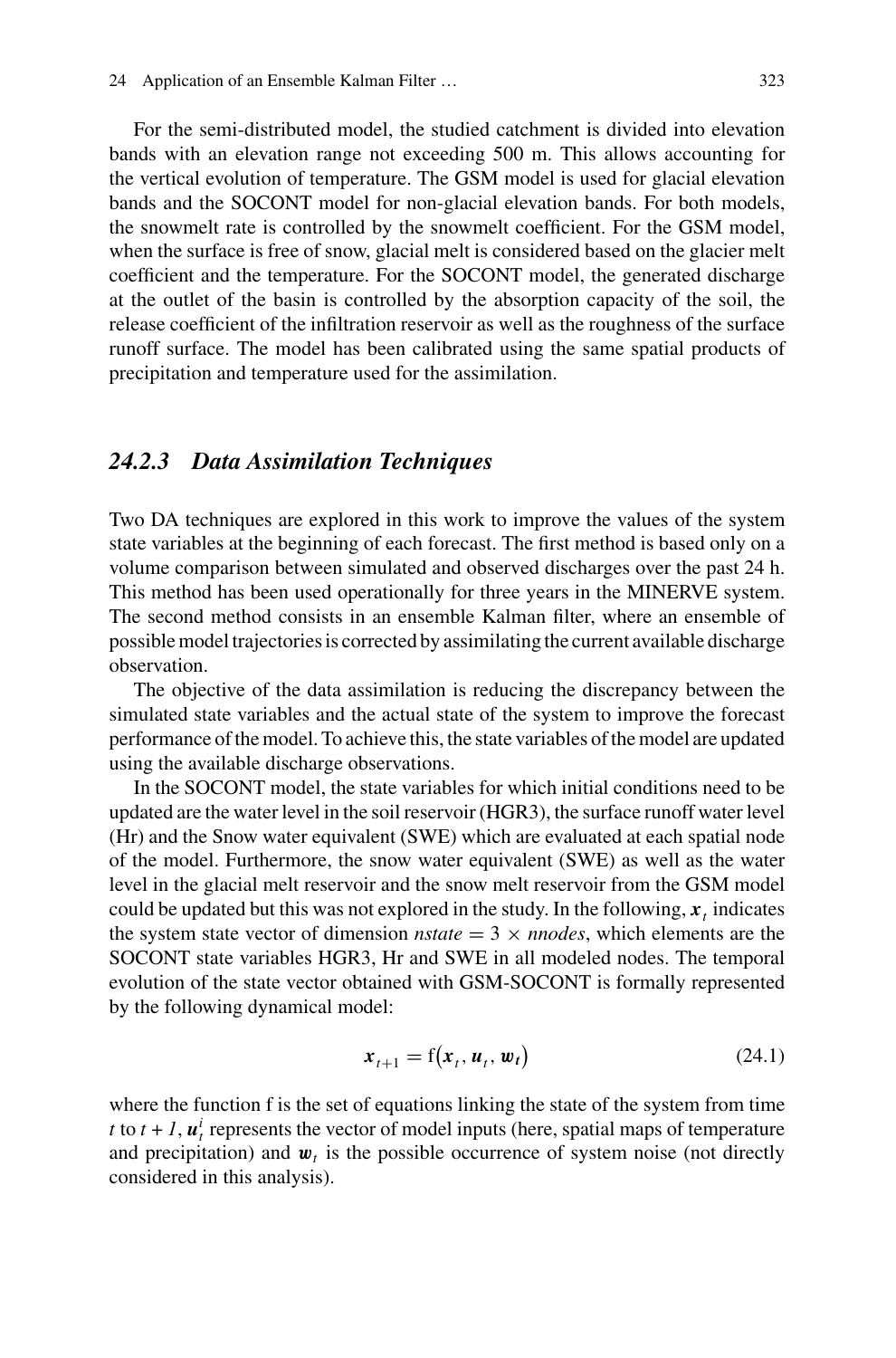The assimilation procedure is performed using real measurements of the system given by discharge data based on water level observations at the outlet of the watershed, provided by the Swiss Federal Office for the Environment (FOEN). Therefore, the initial discharge of the (kinematic wave) river reaches (Qini) of the model is also considered in the state vector. Observations are indicated with the vector *y<sup>t</sup>* of dimension *nobs* (here  $nobs = 1$ , since the observation is the discharge at time t at a unique gauging station). The link between the state variables  $x<sub>t</sub>$  and the observations, *y<sup>t</sup>* , is provided by the following observation operator:

<span id="page-5-0"></span>
$$
\mathbf{y}_t = \mathbf{H}\mathbf{x}_t + \mathbf{v}_t \tag{24.2}
$$

where **H** is a projection matrix (dimension *nobs*  $\times$  *nstate*), and  $v_t$  represents possible measurement errors (see Sect. [24.3.1.3\)](#page-9-0). The matrix **H** is constructed with a value of 1 in correspondence of the state variable being observed, and 0 elsewhere [\[3\]](#page-15-10).

In the following, the three assimilation procedures considered to produce the forecasts of discharge are described.

#### **24.2.3.1 Control Simulation (Control)**

The reference scenario is computed by running the model (Eq. [24.1\)](#page-4-0) without any perturbation of input data (i.e., *u<sup>t</sup>* corresponds to the nominal values of precipitation and temperature) and without considering the discharge measurements during the simulation (no data assimilation). This simulation corresponds to what is frequently called the open-loop scenario.

#### **24.2.3.2 Volume-Based Update (VBU)**

The first data assimilation approach is the volume-based update (VBU), which is based on the comparison between the volumes of the observed and the simulated discharges. The only updated state variable is the soil water content (HGR3) of the SOCONT models. The value of the corresponding HGR3 at the start of the VBU simulation (24 h before the beginning of the hydrological forecast) is iteratively changed (up to ten iterations) so that the simulated volumes throughout the simulation are as close as possible to the observed ones. The implemented approach limits the saturation at the start of the VBU simulation to 75% of the maximum water content in the soil, in order to avoid a too much reactive result. Note that the VBU simulation does not take into consideration the uncertainties in the inputs, model, or observations. The update considers all the discharge observations collected during the 24 h before the forecast. Similarly to the control simulation, VBU provides as output only one model trajectory.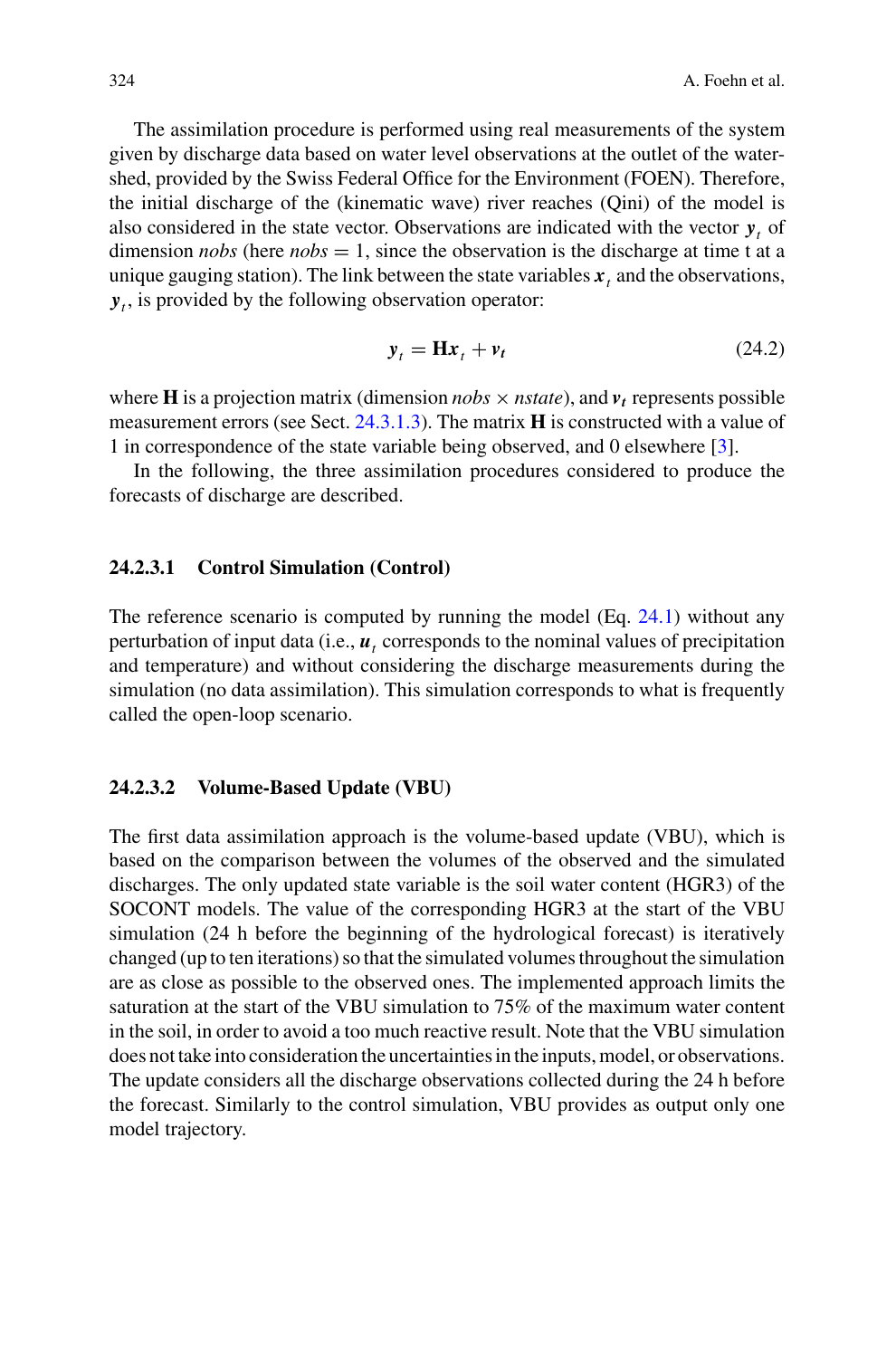#### **24.2.3.3 Ensemble Kalman Filter (EnKF)**

The second data assimilation approach is an implementation of the ensemble Kalman filter (EnKF), which better allows the update of state variables taking into consideration model and measurements uncertainties. The EnKF is an adaptation of the Kalman filter in which the covariance matrix is replaced by the sample covariance computed from an ensemble of possible state vectors. The EnKF is based on the sequential repetition of two steps: the prediction step and the analysis (or assimilation) step. In the prediction step the different members of the ensemble are independently advanced in time by running the model (Eq. [24.1\)](#page-4-0) applying different random samples of uncertain forcing terms  $[1, 13]$  $[1, 13]$  $[1, 13]$ :

$$
\mathbf{x}_{t+1}^{i,p} = f(\mathbf{x}_t^{i,a}, \mathbf{u}_t^i, \mathbf{w}_t), i = 1, \dots, nens
$$
 (24.3)

where  $\mathbf{x}_{t+1}^{i,p}$  is the i<sup>th</sup> predicted ensemble state at time  $t + 1$ ,  $\mathbf{x}_t^{i,a}$  is the i<sup>th</sup> assimilated ensemble state at time  $t, u^i$  represents the possible occurrence of model and/or input uncertainties (here, a perturbation of temperature and precipitation, see Sect. [24.3.1\)](#page-7-0). The index "p" indicates the prediction and the index "a" the analysis.

In the analysis step, the predicted state variables  $x_{t+1}^{i,p}$  are updated using the newly available observation,  $y_{t+1}$ . The *nens* ensemble members are combined into the *nstate* × *nens* model state matrix, that is:

$$
X_{t+1}^p = \left(x_{t+1}^{1,p}, x_{t+1}^{2,p}, \dots, x_{t+1}^{nens,p}\right)
$$
 (24.4)

where *nstate* is the number of state variables and *nens* is the number of ensemble members. The ensemble mean is given by:

$$
\bar{x}_{t+1}^p = \frac{1}{nens} \sum_{i=1}^{nens} x_{t+1}^{i,p}
$$
 (24.5)

which is used to compute the model error for each ensemble member i:

$$
\boldsymbol{E}_{t+1}^{p} = \left(\boldsymbol{x}_{t+1}^{1,p} - \bar{\boldsymbol{x}}_{t+1}^{p}, \boldsymbol{x}_{t+1}^{2,p} - \bar{\boldsymbol{x}}_{t+1}^{p}, \dots, \boldsymbol{x}_{t+1}^{nens, p} - \bar{\boldsymbol{x}}_{t+1}^{p}\right)
$$
(24.6)

where  $E_{t+1}^p$  is the ensemble anomaly.

The ensemble model covariance matrix (*nstate*  $\times$  *nstate*) can then be defined as follows:

$$
P_{t+1}^p = \frac{1}{N-1} E_{t+1}^p E_{t+1}^{p^T}
$$
 (24.7)

In order for the EnKF to maintain sufficient spread in the ensemble and prevent filter divergence [\[2\]](#page-15-12), observations are perturbed in accordance with the measurement error (Eq. [24.2\)](#page-5-0) to create a *nobs*  $\times$  *nens* vector of observations  $Y_{t+1}$ . The analysis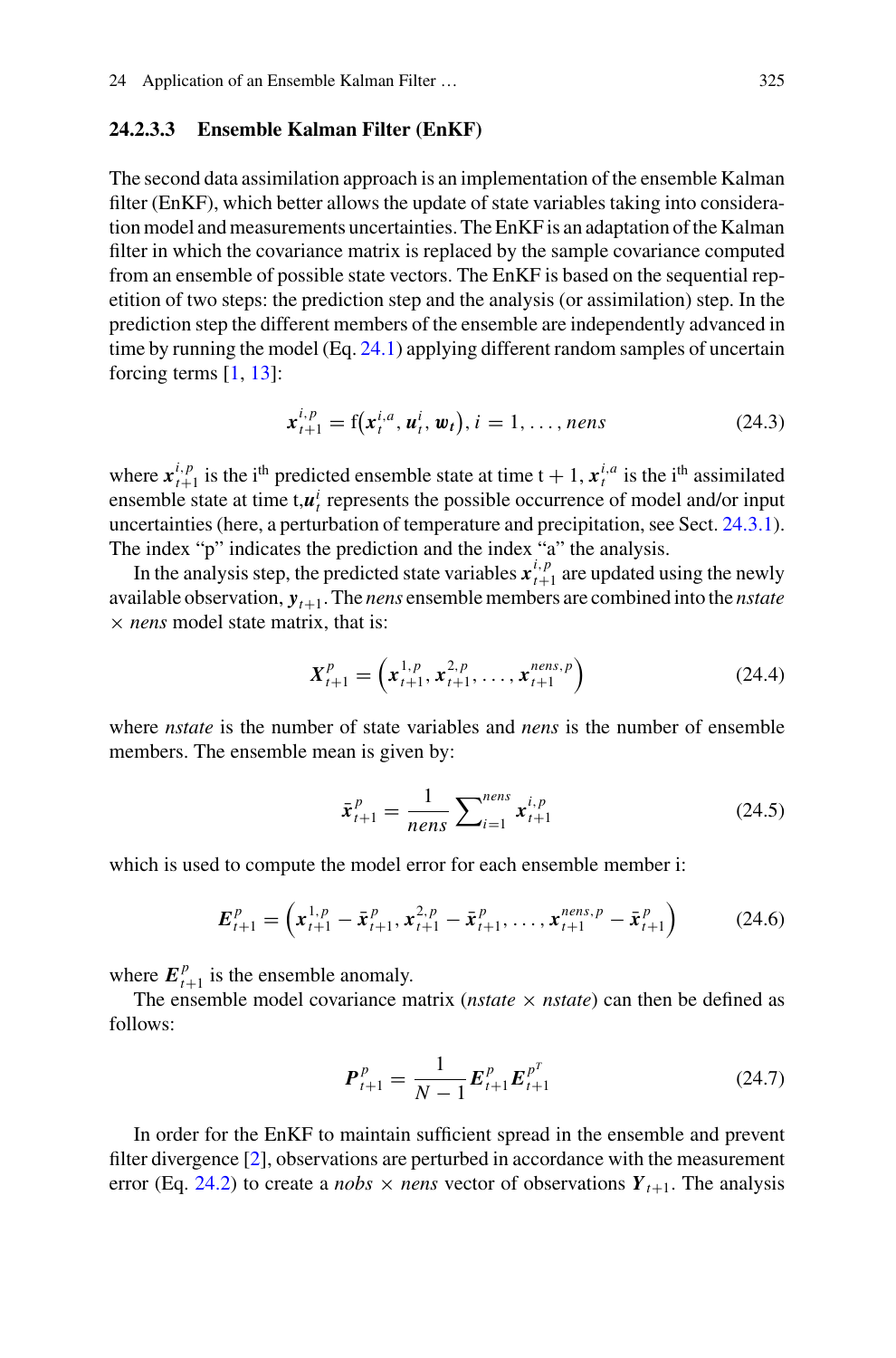equation is then given by the EnKF update, which is optimal in the case of errors with a Gaussian distribution:

$$
X_{t+1}^a = X_{t+1}^p + \mathbf{K}_{t+1} (Y_{t+1} - \mathbf{H}_{t+1} X_{t+1}^p)
$$
 (24.8)

where the matrix  $\mathbf{K}_{t+1}$  (*nstate*  $\times$  *nobs*) is called the Kalman gain:

$$
\mathbf{K}_{t+1} = \boldsymbol{P}_{t+1}^p \boldsymbol{H}_{t+1}^T \big( \mathbf{H}_{t+1} \boldsymbol{P}_{t+1}^p \boldsymbol{H}_{t+1}^T + \mathbf{R}_{t+1} \big)^{-1} \tag{24.9}
$$

and where  $\mathbf{R}_{t+1}$  is the *nobs*  $\times$  *nobs* observation error covariance matrix.

Note that each ensemble member is updated separately. Moreover, the forecast computed after an EnKF update consists of an ensemble of model trajectories, from which it is possible to quantify the uncertainty associated to the forecast. In the EnKF implementation realized in this study, a new assimilation is performed every two hours. Furthermore, the constraint of maximum 75% of soil saturation used in the VBU is not applied in the implementation of the EnKF. This choice was motivated by the higher sophistication of the EnKF approach using the ensemble approach. Nevertheless, EnKF can also result in high oversaturation in case of large differences between simulated and observed discharges.

## **24.3 Experimental Set-Up**

#### <span id="page-7-0"></span>*24.3.1 Uncertainties in Input and Output*

Model uncertainties are quantified by the ensemble Kalman filter through the empirical probabilistic distribution of the ensemble members. Input forcing data (precipitation and temperature in this study) are perturbed to provide each member a different input and thereby ensure spread in the ensemble. Members are initialized with a perturbation of the state variables of the model.

#### **24.3.1.1 Precipitation Uncertainty**

Precipitation is perturbed following a lognormal distribution with a temporal correlation. During the prediction step of EnKF, the nominal value of precipitation is multiplied by a coefficient as follows:

$$
P_t^i = P_t \times e_t^i \tag{24.10a}
$$

with:

$$
e_t^i = \exp(z_t^i) \sim \log N(m_e, \sigma_e^2)
$$
 (24.10b)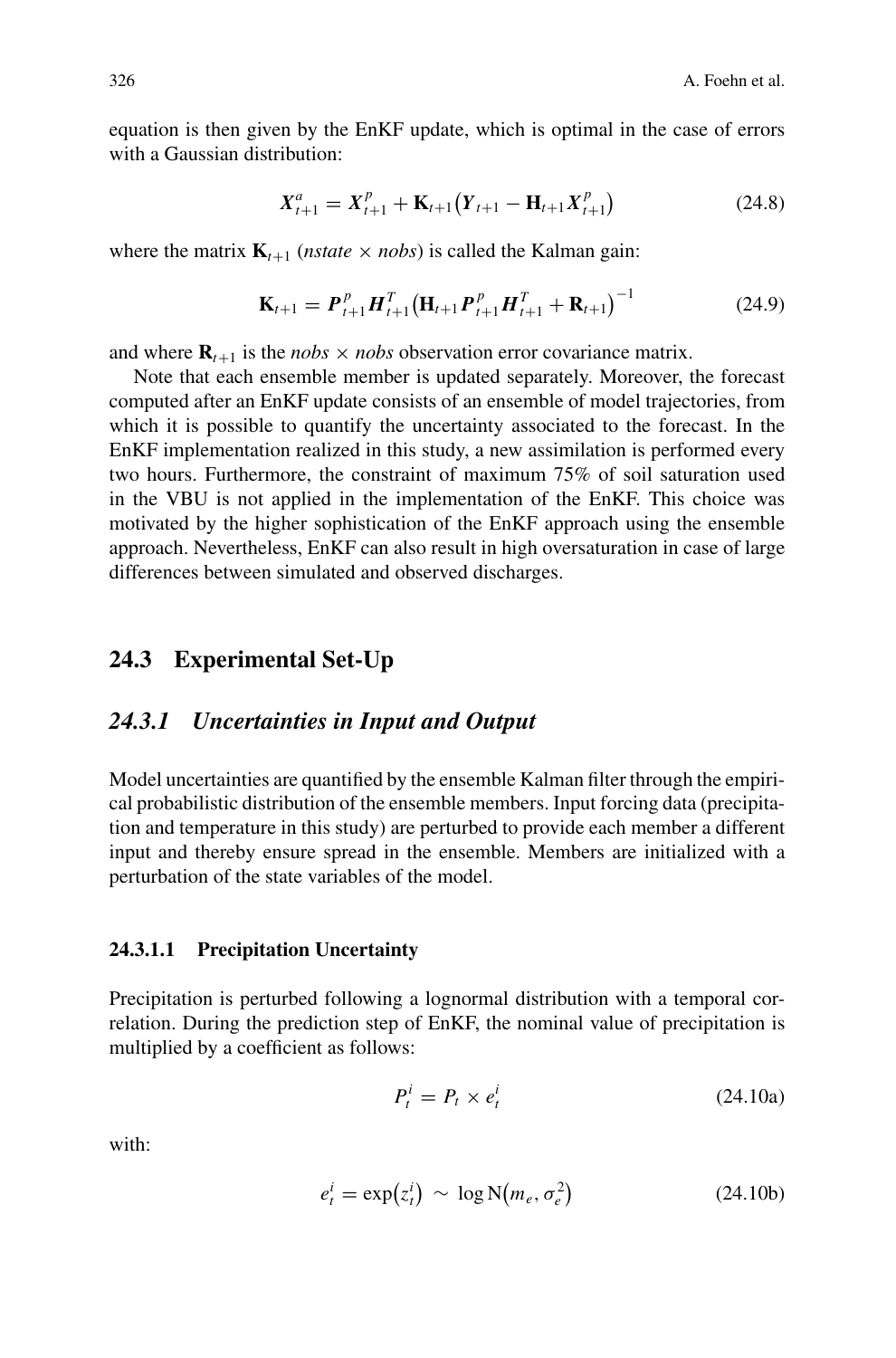where  $P_t$  is the measured precipitation at time t,  $e_t^i$  is the multiplier coefficient for the  $i<sup>th</sup>$  member at time t and  $P_t^i$  is the perturbed precipitation for the  $i<sup>th</sup>$  member at time t.

At time  $t = 0$ ,  $z^i$  is sampled from:

$$
z_0^i \sim \mathcal{N}(0, \theta^2) \tag{24.11a}
$$

with a mean equal to 0 so that the median of  $exp(z_0^i)$  equals 1 and the standard deviation  $\theta$  fixed to 0.3 for Grande-Eau and 0.5 for Reckingen (0.5 corresponds to perturbation factors  $e_t^i$  with quantiles 5, 25, 50, 75 and 95% of respectively 0.44, 0.71, 1.00, 1,40 and 2.18).

In order to ensure a temporal correlation of the perturbation for a given member at time  $t > 0$ , the time evolution of precipitation errors is simulated as follows:

$$
z_t^i = \rho z_{t-1}^i + \sqrt{(1 - \rho^2)} \omega_t^i
$$
 (24.11b)

<span id="page-8-0"></span>
$$
\omega_t^i \sim \mathcal{N}(0, \theta^2) \tag{24.11c}
$$

<span id="page-8-1"></span>
$$
\rho = 1 - \frac{\Delta T}{\tau} \tag{24.11d}
$$

where  $\omega_t^i$  is the sample white noise,  $\rho$  is the temporal persistence parameter,  $\Delta T$  is the simulation time step and  $\tau$  the decorrelation time step. In the present study,  $\Delta T$ is one hour and  $\tau$  is fixed to 24 h (following [\[3\]](#page-15-10)).

In addition to the temporal correlation, the spatial correlation of the perturbation is considered by modifying for a given member all pixels with the same perturbation.

#### **24.3.1.2 Temperature Uncertainty**

Temperature is perturbed using an additive term following a normal distribution:

$$
T_t^i = T_t + s_t^i \tag{24.12a}
$$

where  $T_t$  is the measured temperature at time t,  $s_t^i$  is the additive coefficient for the  $i<sup>th</sup>$  member at time t and  $T<sub>t</sub><sup>i</sup>$  is the perturbed temperature for the  $i<sup>th</sup>$  member at time t.

At time  $t = 0$ , the perturbation of the i<sup>th</sup> member is given by:

<span id="page-8-2"></span>
$$
s_0^i \sim \mathcal{N}\big(0, \sigma_s^2\big) \tag{24.12b}
$$

where the standard deviation  $\sigma_s$  is fixed to 2 °C.

At time  $t > 0$ , a temporal correlation of the perturbation is considered following Eq. [\(24.11b\)](#page-8-0) to [\(24.11d\)](#page-8-1) using the normal distribution given in Eq. [24.12b](#page-8-2) and a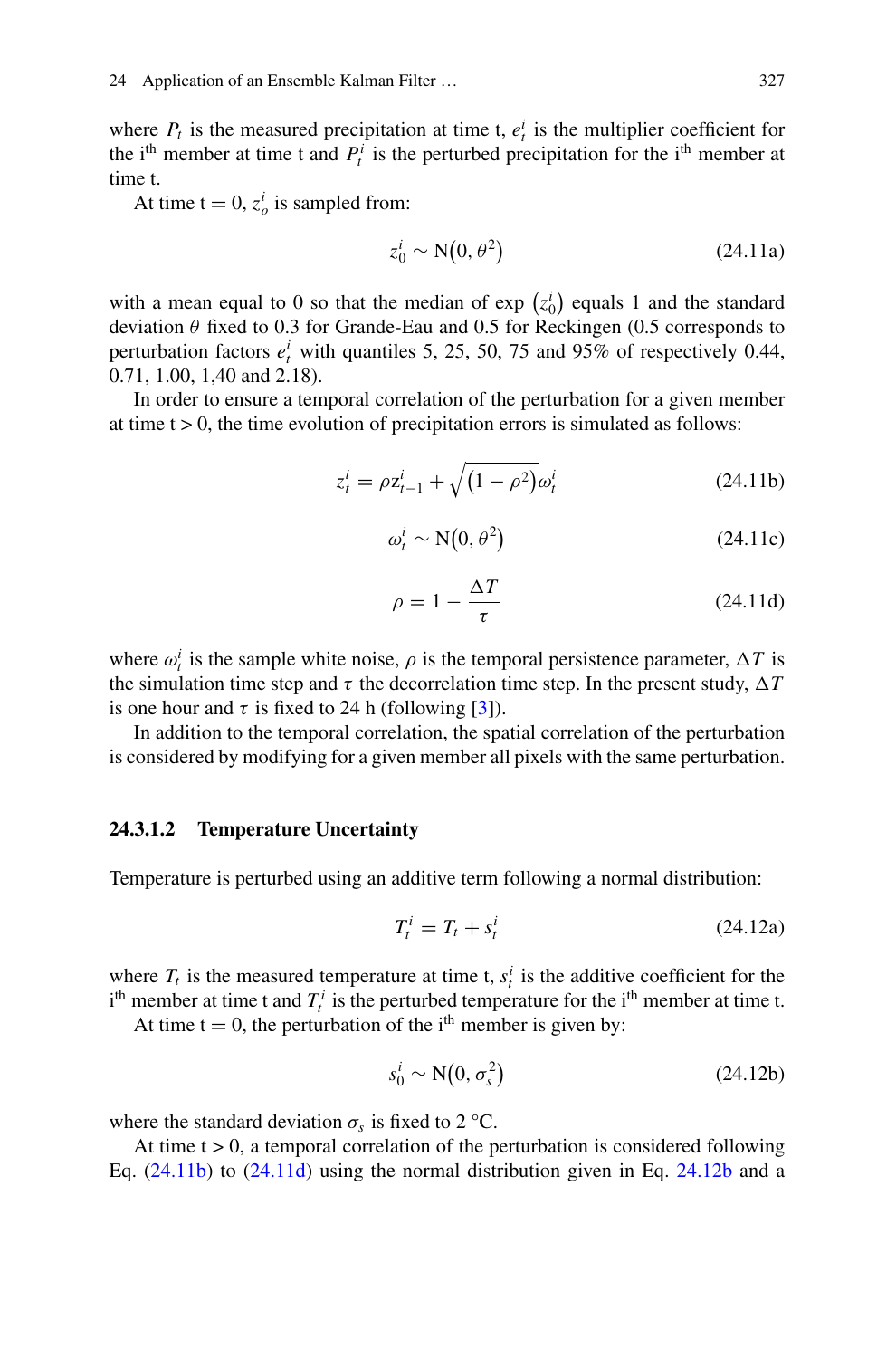decorrelation time fixed to 12 h. Similarly to the precipitation, a spatially constant correction is considered for each member.

#### <span id="page-9-0"></span>**24.3.1.3 Measurement Uncertainty**

Errors in the streamflow measurements can result from both errors in the level measurement and uncertainties in the rating curve used to transform water level into discharge data. The perturbed discharges are computed with an additive term as following:

$$
y_t^i = y_t + \beta_t^i - \gamma \tag{24.13a}
$$

$$
\beta_t^i \sim \mathcal{N}\big(0, \sigma_\beta^2\big) \tag{24.13b}
$$

$$
\sigma_{\beta} = \varepsilon_{y} \times y_{t} \tag{24.13c}
$$

where  $\varepsilon$ <sub>y</sub> is a hyper-parameter allowing to define the perturbation proportionally to the discharge values and  $\nu$  corresponds to a correction for possible external discharge contributions to the basin, like in the case of the Grande-Eau  $(1.75 \text{ m}^3/\text{s}$  from the Lac d'Arnon located outside of the basin). The  $\gamma$  correction is randomly considered by using a uniform random variable (i.e. discharge values for 50% of the members are reduced by the defined external discharge, 50% are not modified).

#### **24.3.1.4 Members Initialization**

Before the first assimilation, initial conditions of the state variables are also perturbed. The level in the infiltration reservoir, the level of surface runoff and the snow water equivalent height of the SOCONT models are perturbed using a normal distribution with mean 0 and a standard deviation corresponding to 40% of the original state variable value.

The original initial values are computed with a one year warm-up simulation using the same precipitation and temperature data as the one used for the data assimilation.

# *24.3.2 Performance Evaluation*

Two precipitation events are analyzed and the VBU and EnKF are used to assimilate streamflow measurements every 2 h. After each assimilation, a new streamflow forecast of 3 days is produced using observed precipitation and temperature. The performances of the control scenario, VBU and EnKF are evaluated by computing the root mean squared error (RMSE) between the forecasted and measured streamflow values at different lead times L (each hour) during the forecast as followed: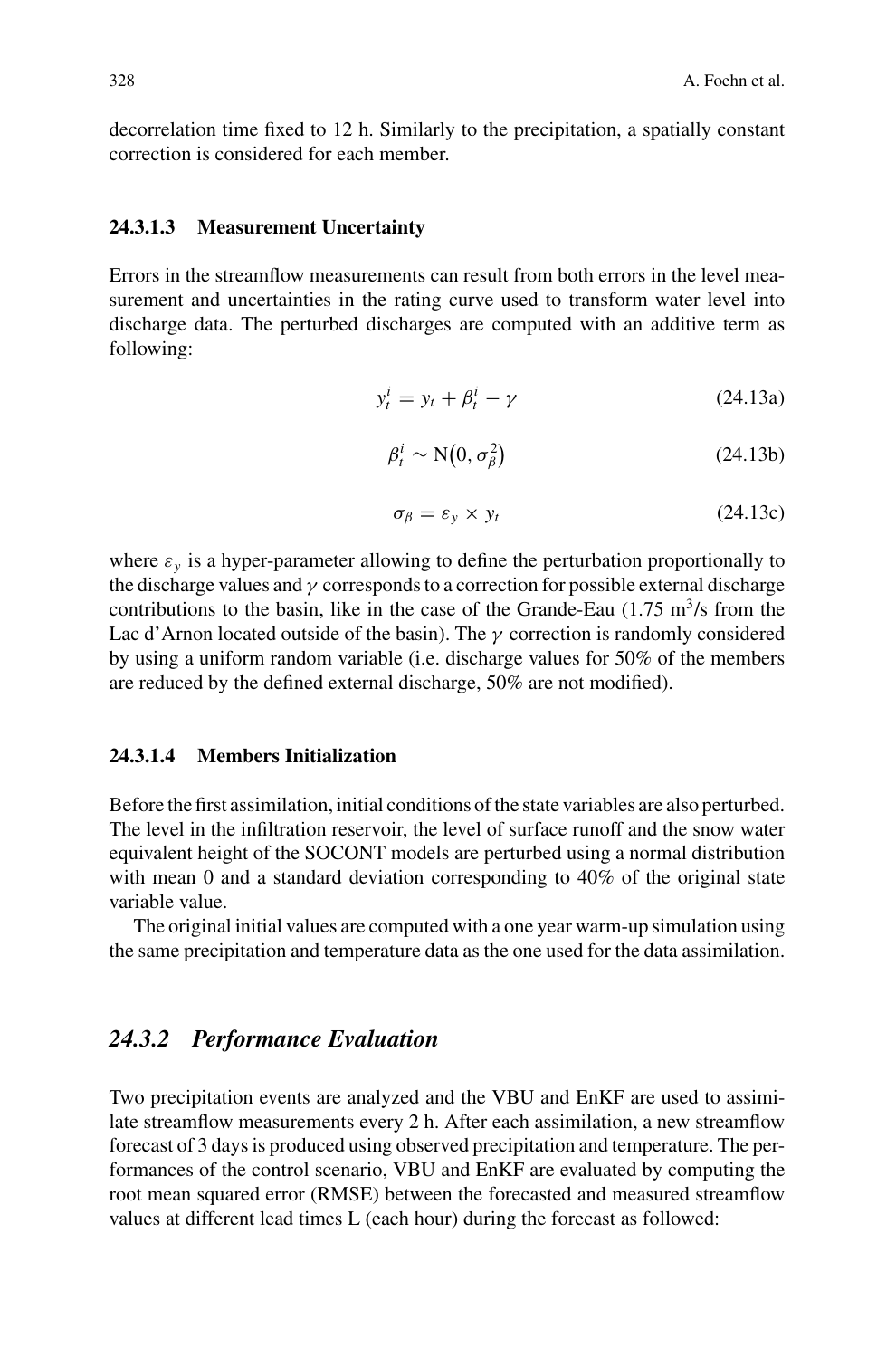RMSE<sub>L</sub> = 
$$
\sqrt{\frac{\sum_{j=1}^{n} \left\{ Q_{L,j}^{f} - Q_{L,j}^{obs} \right\}^{2}}{n}}
$$
 (24.12)

where n is the number of forecasts produced during the single precipitation event.

#### *24.3.3 Code Implementation*

The methodology has been implemented in the R language and environment [\[11\]](#page-15-13), in particular with the packages *parallel* for parallel computation [\[11\]](#page-15-13), *ggplot2* for the plots [\[15\]](#page-15-14) and *httr* for the data acquisition [\[16\]](#page-15-15).

### **24.4 Results and Discussion**

Simulations have been run for the two events presented in Table [24.1.](#page-2-0)

Figure [24.2](#page-10-0) shows the forecasted flow about 24 h before the peak flow for the high flow event at station Reckingen (Rhone River). For the EnKF approach, lines corresponding to all members as well as the median (red) and the mean (brown) are shown. Over the assimilation period, the difference between the VBU (green line) and the Control (blue line) are well visible, with the VBU line being closer to the observations. The red line, existing only over the two hours preceding the assimilation time (corresponding to the prediction phase of the members) is close to the observed discharge value of the assimilation time (vertical dashed line). The daily variation due to snow and ice melt is well visible in the observed discharge.



<span id="page-10-0"></span>**Fig. 24.2** Forecasted discharges for the three different approaches at the Reckingen station on the Rhone River. The dashed line corresponds to  $2012-07-01T10 + 01:00$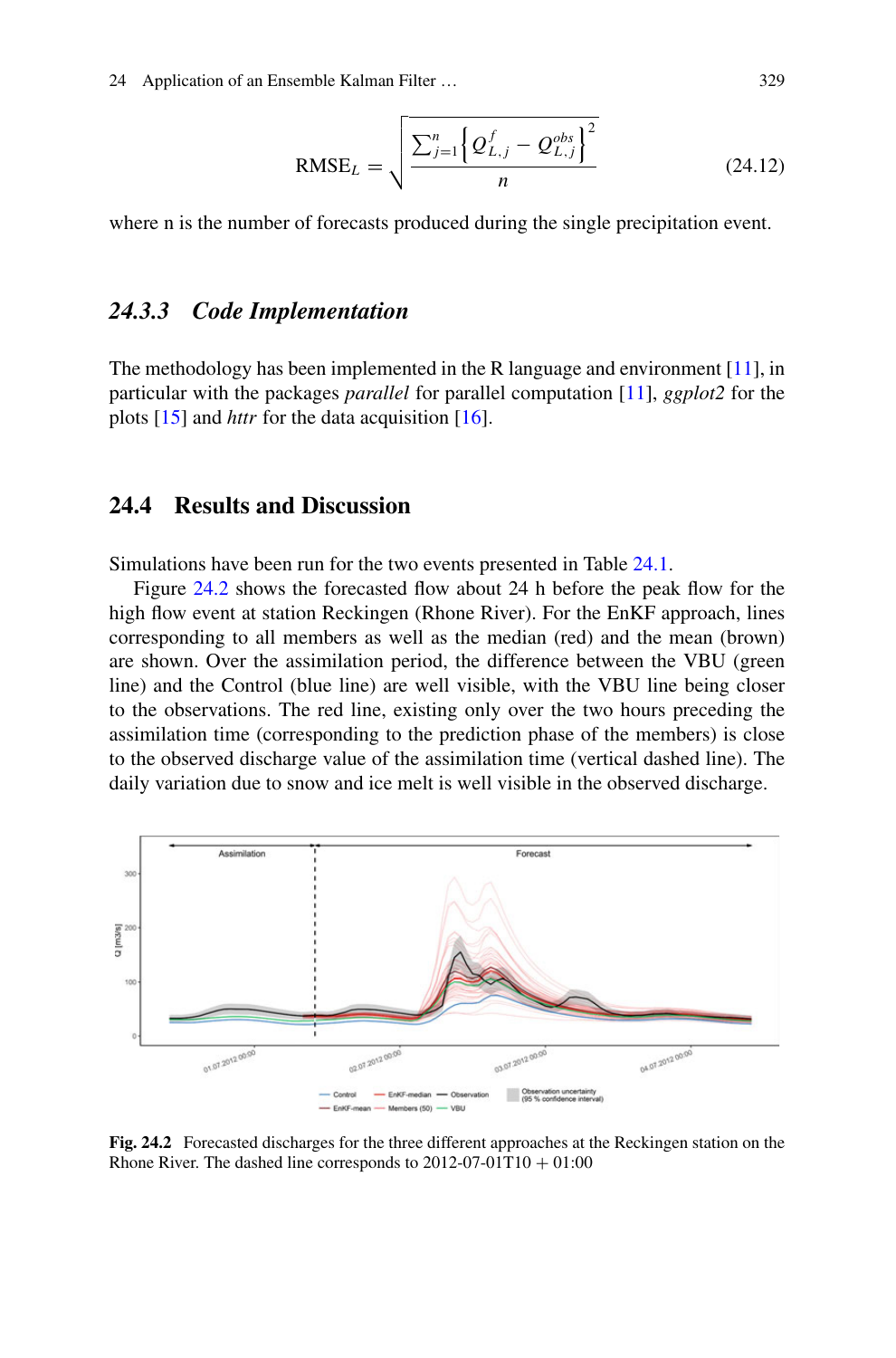

<span id="page-11-0"></span>**Fig. 24.3** RMSE values obtained for the three approaches for the high flow event at the Reckingen station on the Rhone River. The n value indicates the number of runs considered in the computation of the RMSE value of each temporal horizon.

The simulated discharge, in particular for the Control simulation, is well below the observed discharge, even though the precipitation has been multiplied by 1.6. This confirms the need of modifying the precipitation input to well reproduce the event and highlights the importance of representative input data to the model.

The RMSE values obtained during the forecast for the event are presented in Fig. [24.3.](#page-11-0) The EnKF provides the best performance, followed by the VBU approach. The difference between the two DA approaches is not high, except over the few first forecast hours, where the EnKF results in a lower error.

It must be mentioned that the considerable gain of the two data assimilation approaches (VBU and EnKF) is here partially an artefact. In fact, the difference between simulated and observed discharges probably rather comes, at least partially, from an underestimation in the snow and ice melt, variables which are currently not updated in the presented system. To compensate this underestimation, the VBU and EnKF approaches increase the soil water content of the non-glacial part of the basin to increase the base flow. This results during the event in a much higher peak flow as compared to the Control simulation. The hypothesis of an overcompensation of the soil reservoir is also supported by the very rapid hydrological answer of the system at the begging of the event, suggesting a highly saturated soil. This analysis supports the need to improve the implemented EnKF approach to update also the initial level of glacial and ice melt reservoirs. Furthermore, regarding the difference between EnKF and VBU, it probably results from the constraint used in VBU to limit the soil water storage to 75% of its maximum capacity, constraint not applied to EnKF.

Over the second studied high flow event, concerning the Grande-Eau basin, results are quite different. During the event, both the VBU and the EnKF approaches perform similar to the Control simulation (Fig. [24.4\)](#page-12-0). However, when looking at the performance over the entire event (i.e. including the forecasts generated before the beginning of the event), the Control simulation performs best (Fig. [24.5\)](#page-12-1).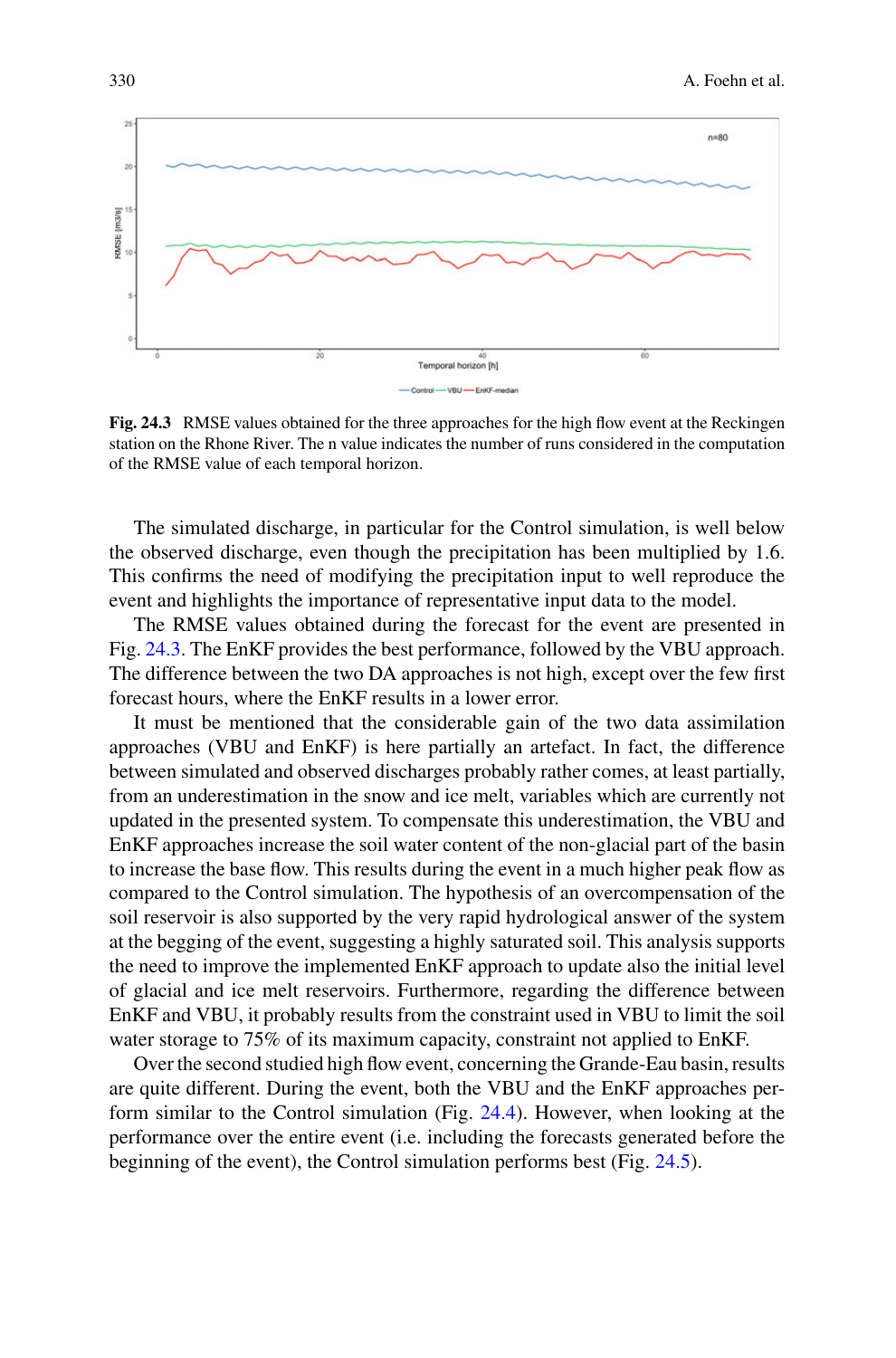

<span id="page-12-0"></span>**Fig. 24.4** Forecasted discharges for the three different approaches at the Aigle station on the Grande-Eau River. The dashed line corresponds to 2015-05-02T06 + 01:00



<span id="page-12-1"></span>**Fig. 24.5** RMSE values obtained for the three approaches for the high flow event at the Aigle station on the Grande-Eau River. The n value indicates the number of runs considered in the computation of the RMSE value of each temporal horizon

The better performance of the Control simulation results from the fact that when applying the data assimilation methods on the base flow, both methods fail in well forecasting the observed discharge by highly overestimating the discharge (Fig. [24.6\)](#page-13-0). This low performance of both DA approaches is here mainly linked to the external water (from the Lac d'Arnon) turbined in the upstream part of the basin. Exclusively operated during low flows, the relative impact on the base flow is considerable. Over the studied event, the external input results in an increase of the observed discharge from 6.2 m<sup>3</sup>/s to 9.8 m<sup>3</sup>/s, which represents an artificial increase of the natural discharge of 58%.

For the VBU approach, the external water discharge constantly causes an increase in the soil water content to try to reproduce the observed discharge. The longer the operation of the turbine over the last 24 h, the more VBU will tend to increase the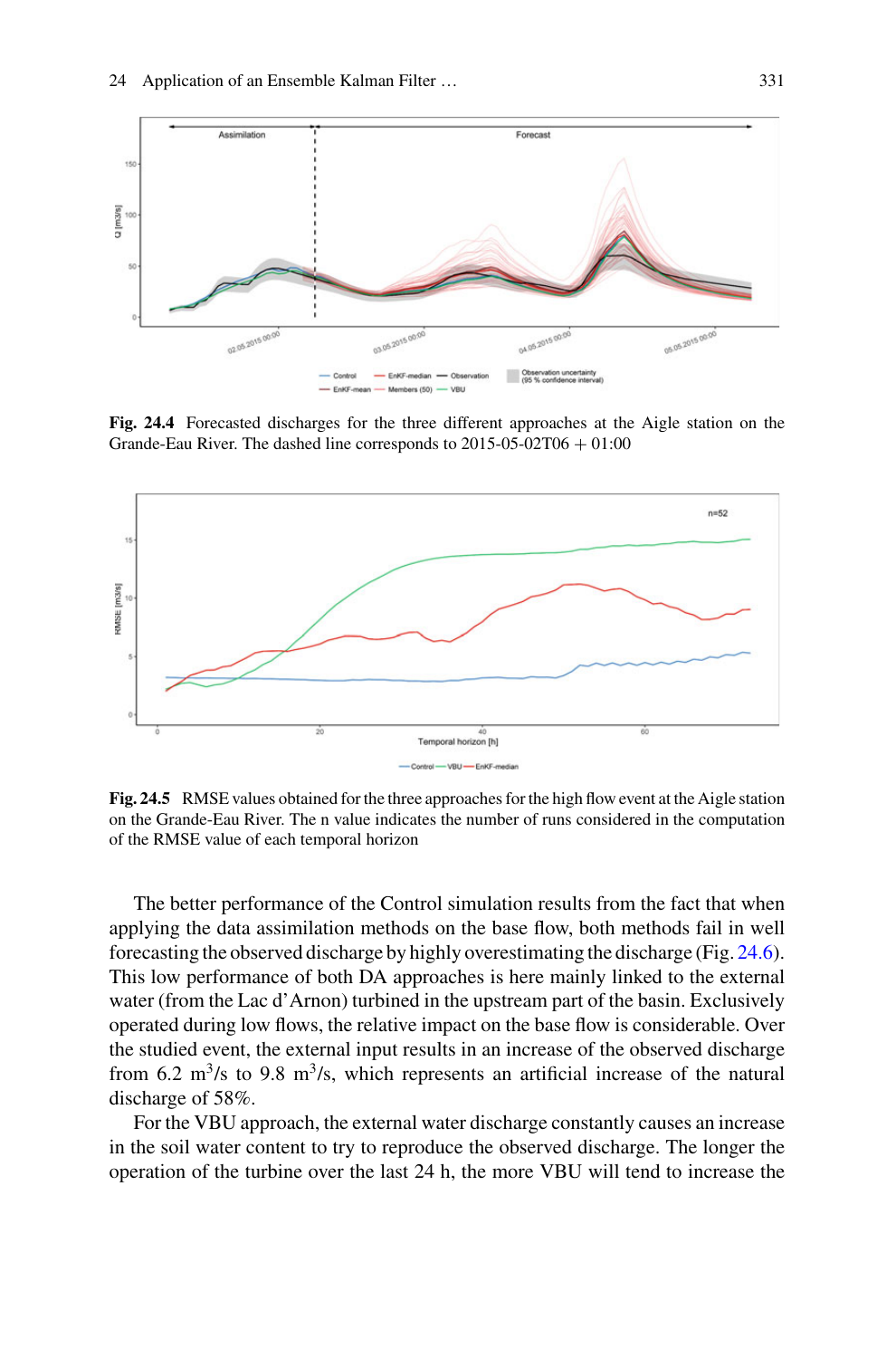

<span id="page-13-0"></span>**Fig. 24.6** Forecasted discharges for the three different approaches at the Aigle station on the Grande-Eau River. The dashed line corresponds to  $2015-04-30T00 + 01:00$ 

soil saturation. For the EnKF, the behavior slightly differs, mostly due to the consideration of the external input in the approach, by modifying the observed discharges with the turbine capacity for 50% of the members. When the observed discharge includes external turbined water, an overestimation is also observed in the forecasted discharge, even though it tends to be less extreme than the one of VBU (see Fig. [24.6\)](#page-13-0). On the contrary, when the turbine is not operating (i.e. the observed discharge corresponds to the natural discharge), the scheme tends to underestimate the observed discharge in the forecast, due to the discharge correction.

Results show that the implemented solution with a modification of the observed discharge for 50% of the members is not efficient. This issue needs further investigation to come to a robust system. Ideally, data from the turbine injecting the external water would be integrated directly in the model at the location of the hydropower plant to reduce this high source of uncertainty. Thereby, the performance would certainly be higher. In fact, tests have demonstrated that the EnKF approach can perform very well when applied over the hours preceding the studied event when the observed discharge corresponds to the natural discharge.

In addition, it must be noted that whereas the capacity of the turbine injecting the external water is fixed to  $1.75 \text{ m}^3$ /s, the observed discharge variations (increase and decrease) before the studied event vary between 3 and 4  $\text{m}^3\text{/s}$  for a base flow of about 6  $\mathrm{m}^3$ /s. Interestingly, an analysis of historical discharge data has revealed that for base flow of 2 m<sup>3</sup>/s, the variations rather tend to be in the range of 1 m<sup>3</sup>/s for the same turbine operation. This will need to be better analyzed and will have to be considered for future development of the above presented EnKF methodology.

Furthermore, correct base flow estimates are important to achieve good results. If the model is not able to well reproduce the base flow, the correction of the EnKF might result in important over- or underestimation of the high flow events as a result of an inadequate correction of the soil water content. Therefore, implementing the presented methodology should only be considered on basins with a robust calibration.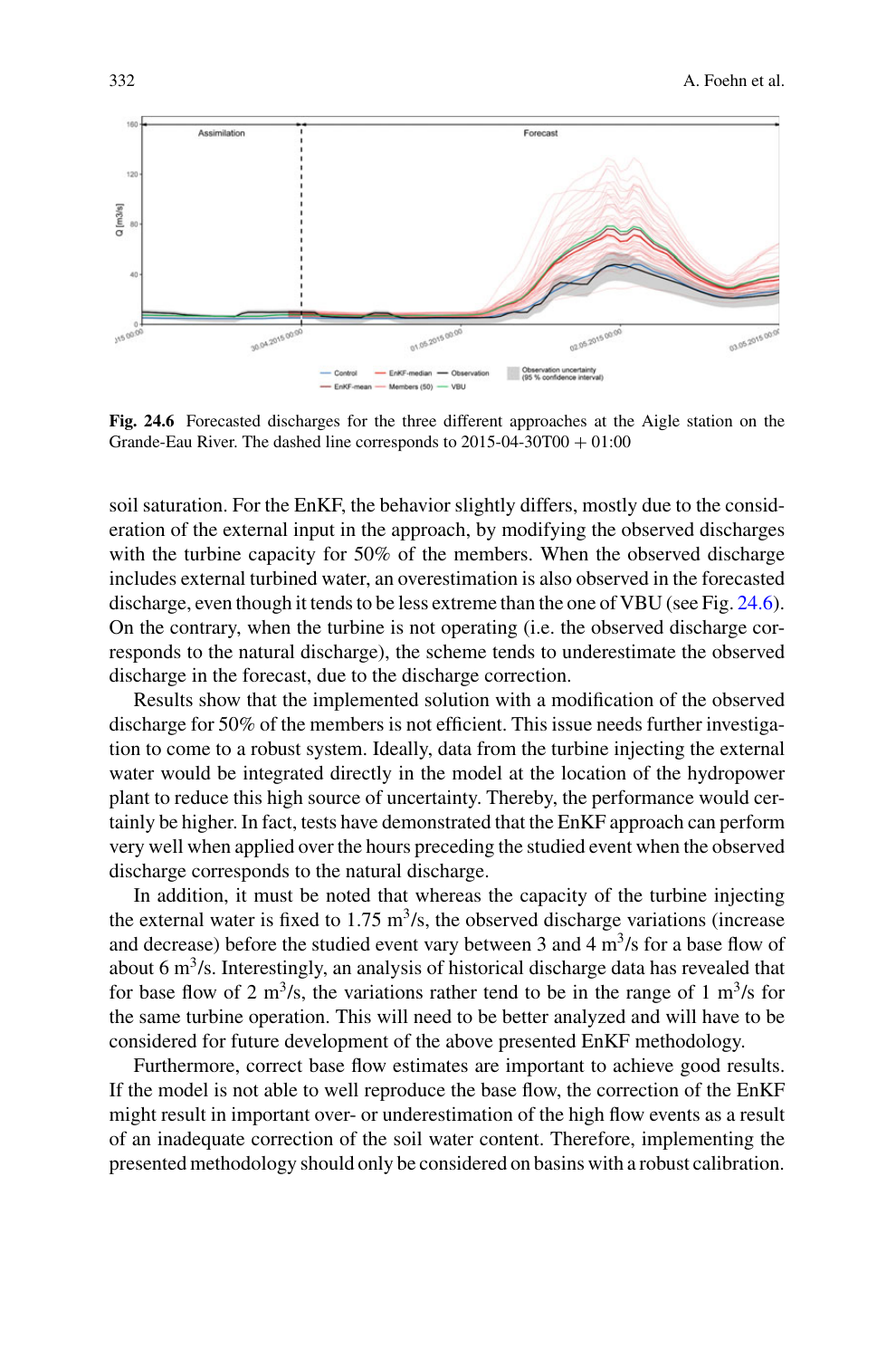# **24.5 Conclusions**

Two data assimilation methods are explored in this study to improve the initial conditions of the model state variables with the objective of improving the quality of hydrological forecasts. They are compared with a reference scenario working without data assimilation (Control). The first method updates the soil saturation based on a volume-based update (VBU) over the 24 h preceding the forecast. The second method is an implementation of the ensemble Kalman filter (EnKF). The semi-distributed conceptual hydrological model GSM-SOCONT is used for the simulations.

The methods are applied to two high flow events over two different catchments of the Upper Rhone River basin in Switzerland. Spatially interpolated precipitation data in combination with temperature data observed at stations are used both for the assimilation and forecast periods. The performance is evaluated with the Root Mean Square Error at hourly forecasting horizon up to 72 h.

The results differ over the two basins. Over one basin, the two data assimilation methods provide better results than the Control, with EnKF outperforming the VBU approach. However, since the methodology is applied to a glacial basin where the glacial and snow melt reservoirs are not updated in the assimilation, the better performance might result from an overcompensation of the soil water content in the non-glacial part of the basin. Over the second basin, the results are completely different. The best performance is obtained with the Control simulation, thanks to a good reproduction of the observed discharge by the simulation without any correction. The low performance of the data assimilation approaches is explained by the impact of the water injection through a turbine from a reservoir external to the basin, considerably impacting the observed base flow and affecting the data assimilation. The effective turbine operation not being available to the system, the data assimilation techniques fail to adequately forecast the flow during the precipitation event.

**Acknowledgements** The research project from which this article results was realized at the Ecole Polytechnique Fédérale de Lausanne (EPFL) in Switzerland, and is co-funded by the Centre de recherche sur l'environnement alpin (CREALP), located in Sion (Switzerland), and the Swiss Federal Office of Energy (SFOE). The authors express their gratitude to all involved stakeholders: the Canton of Valais, the Swiss Federal Office for Meteorology and Climatology (MeteoSwiss) and the engineering office HydroCosmos SA. The meteorological data used within the project come from the SwissMetNet network of MeteoSwiss, as well as the networks of the private company MeteoGroup Switzerland AG, the Intercantonal Measurement and Information System (IMIS) from the Institute for Snow and Avalanche Research (SLF), Agrometeo, the Canton of Bern, MeteoFrance, Electricite de France, the Regione Autonoma Valle d'Aosta and the ARPA Piemonte. The radar data have been provided by MeteoSwiss. We thank all the different data providers. Acknowledgments also go to the CREALP collaborators who cooperated on the MINERVE system and contributed to the set-up of the hydrometeorological databases used for the study. Thanks also to Charles de Broglie who contributed in the development of the data assimilation code used in this work.